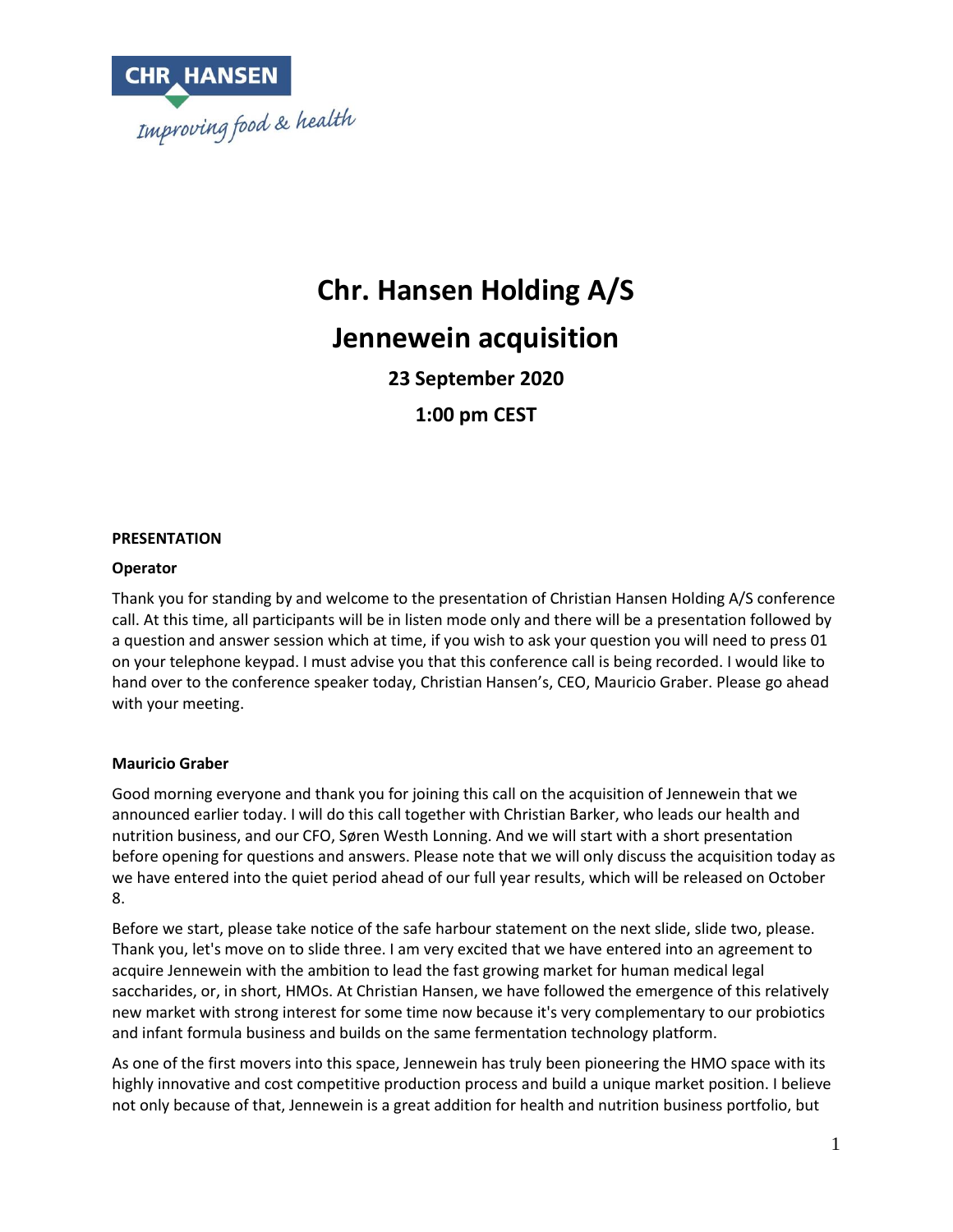

also because they share the same passion for delivering and developing innovative microbial solutions for a better world, as we do at Christian Hansen.

The acquisition has a transaction value of 310 million euros on a debt free basis and we will invest more than 200 million euros over the coming five years, mainly in a new brownfield production facility to meet the fast growing demand for HMOs from customers that has in a meaningful part already being secured through long-term contracts. We expect the business to contribute around 50 million euros in revenue in the calendar year '21 and be accretive in group organic growth the following year.

The EBIT margin potential is expected to be in line with the Group beyond our strategy period as we build scale and the market is maturing. Our long-term financial ambition and our outlook for the financial year 19/20 remains unchanged and we expect closing of the transaction during this month. With this overview, I would now like to hand it over to Christian to elaborate a bit more on the HMO business opportunity, Jennewein, and our plans for the future. Christian.

## **Christian Barker**

Thank you, Mauricio and welcome also from my side on this very exciting day. To start with, allow me to briefly explain on the next page, page four, what HMOs are for those on the call that are not familiar with the concept, and why they fit very well into our health and nutrition portfolio.

Human milk oligosaccharides are the third largest component in breast milk, and it is the key differentiator between mothers' milk and animal milk. We know to date that there are more than 150 different types of HMOs and scientists have shown that HMOs, just like probiotics, play an important role in modulating the microbiome of infants and adults.

Simply put, you can say that HMOs are the food our good bacteria need to grow, meaning that they stimulate the growth of beneficial microorganisms and as such are, amongst other things, very important for the development of a strong immune and digestive system. Given the fact that HMOs have only been available for commercial use for a very short period, penetration levels are still very low, but we expect the market to expand rapidly.

Please turn to the next slide, slide five. We believe there are four main drivers that will make the addressable market grow to more than 400 million euros by 2025 and more than 1 billion euros long term. First, premiumisation. Consumers have a strong desire for infant formula products to be as close to human breast milk as possible and the commercial availability of HMOs will further fuel the premiumisation trends that we have seen in the infant formula space.

Secondly, regulation. HMOs are already approved for usage in infant formula applications in many markets, but important countries like Australia, New Zealand, China are still pending, and we expect this to be a large growth driver for the category given that China is the world's largest infant formula market.

Thirdly, clinical evidence. Both Jennewein and Christian Hanson have a strong commitment to science and together we will continue to build clinical evidence around the health benefits for HMOs, which will support the adoption of this new functional ingredient.

And last but not least, product innovation and expansion into new application areas. There is significant opportunity to launch new types of HMOs in the future and further tailor products to different consumer segments and needs. And as I explained, HMOs and probiotics are very synergetic, and we believe there is big potential to also develop combination products for the premium segment.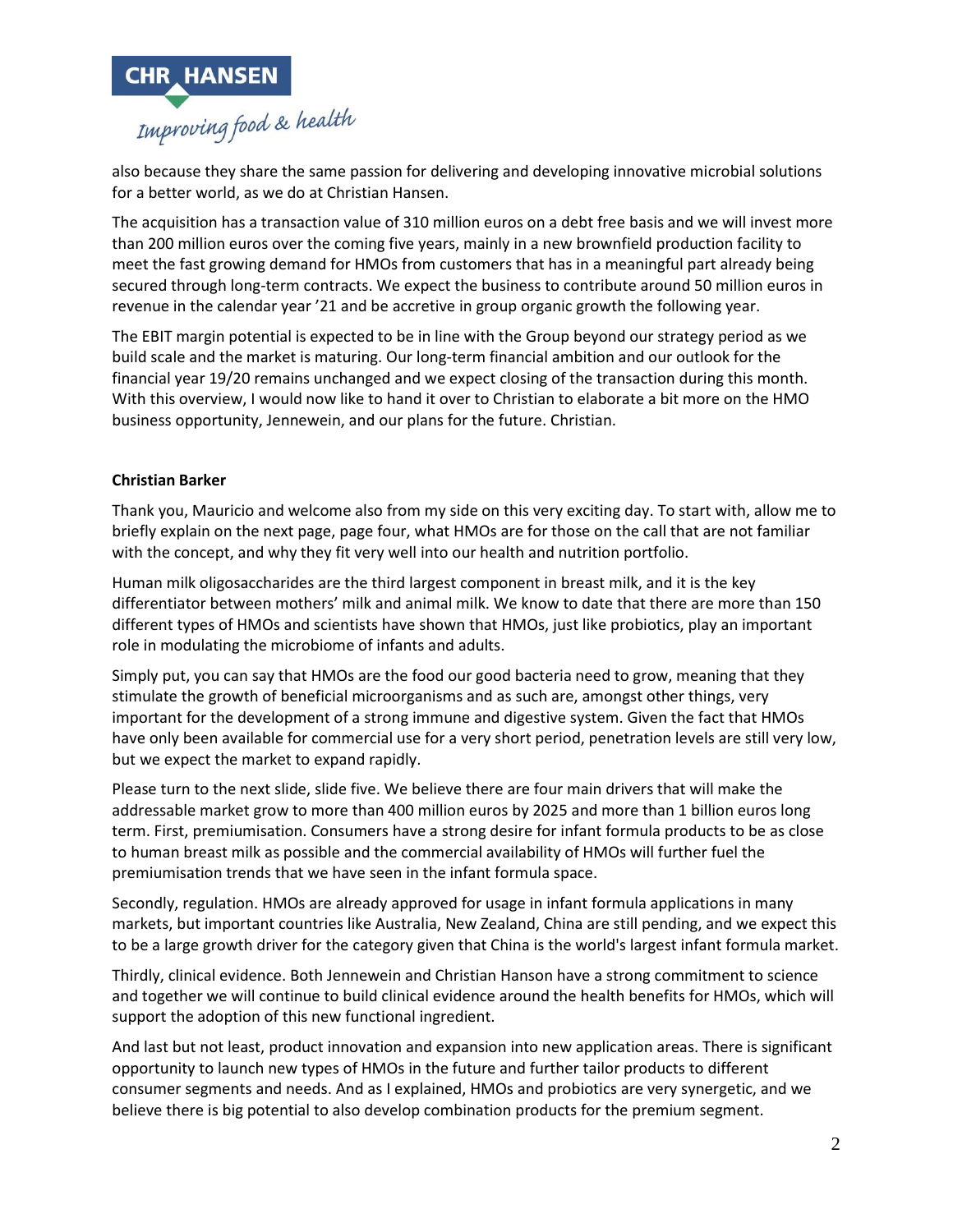

Also, mid to long term, we see opportunities to sell HMOs into other application areas such as adult nutrition or supplements. Given the strong growth prospects and the expected future market size, HMOs clearly qualify as a lighthouse opportunity for Christian Hansen. Now, remember that we define a lighthouse as a new business opportunity of strategic importance that has a revenue potential of at least 100 million euros per year. And it's expected to grow significantly faster than the Group. So, this clearly qualifies as a lighthouse, and the opportunity is very exciting. And with Jennewein we are acquiring one of the leading HMO players.

Let's move to the next page, page six, please, to give you a short business overview. Jennewein is a German company with headquarters, R&D and production facilities near Bonn that was founded 15 years ago and has been one of the leading players that has been pioneering commercial scale production of HMOs.

What really sets Jennewein apart from competition is its highly cost competitive downstream production processes as well as the breadth of its product portfolio. Thanks to being one of the first movers, Jennewein has built a unique and strongly protected portfolio with more than 200 patents to date. They were the first company to have an HMO registered in Europe and North America and are currently in the process of registering the first blends of HMOs for commercial use.

Together, we will build on this strong position by bringing Jennewein's HMOs to a broader customer base, bundling our R&D efforts, and taking our combined production expertise to build a global state-ofthe-art manufacturing hub, which can serve the fast growing customer demand over the coming years.

Please turn to the next slide, slide seven. As Mauricio said in the beginning, we will invest more than 200 million euros to build a global state-of-the-art HMO manufacturing hub, which will complement Jennewein's existing footprints in Germany. To do so, we have acquired a high-quality manufacturing facility in Kalundborg [ph 00:08:41], Denmark where we will build both downstream and upstream capabilities over a period of five years with significant opportunities for quick and cost efficient future expansions beyond the strategy period.

Jennewein will operate as a separate business unit as part of health and nutrition to ensure full focus on executing on its existing commercial pipeline and expanding the manufacturing footprint. But of course, we'll make sure that there will be support from all the relevant functions across Christian Hansen as well as a close collaboration with human health probiotics team.

And with this, I would like to hand back to Mauricio to wrap up.

## **Mauricio Graber**

Thank you, Christian. To keep it short, just a brief wrap up. We are really excited about entering the high growth HMO market with the acquisition of Jennewein. We think our new HMO lighthouse has tremendous potential and we will invest in large-scale production facilities to enable the rapid expansion and adoption of HMOs globally.

The acquisition is fully in line with our 2025 strategy of pursuing bolt-on acquisitions to strengthen or microbial and fermentation technology platforms. We look forward to welcoming Jennewein's more than 100 employees to the Christian Hansen family to grow a better world naturally together.

Thank you for your attention and with this, I would like now to open it up for the Q&A that Søren, Christian and myself will be pleased to answer. Thank you.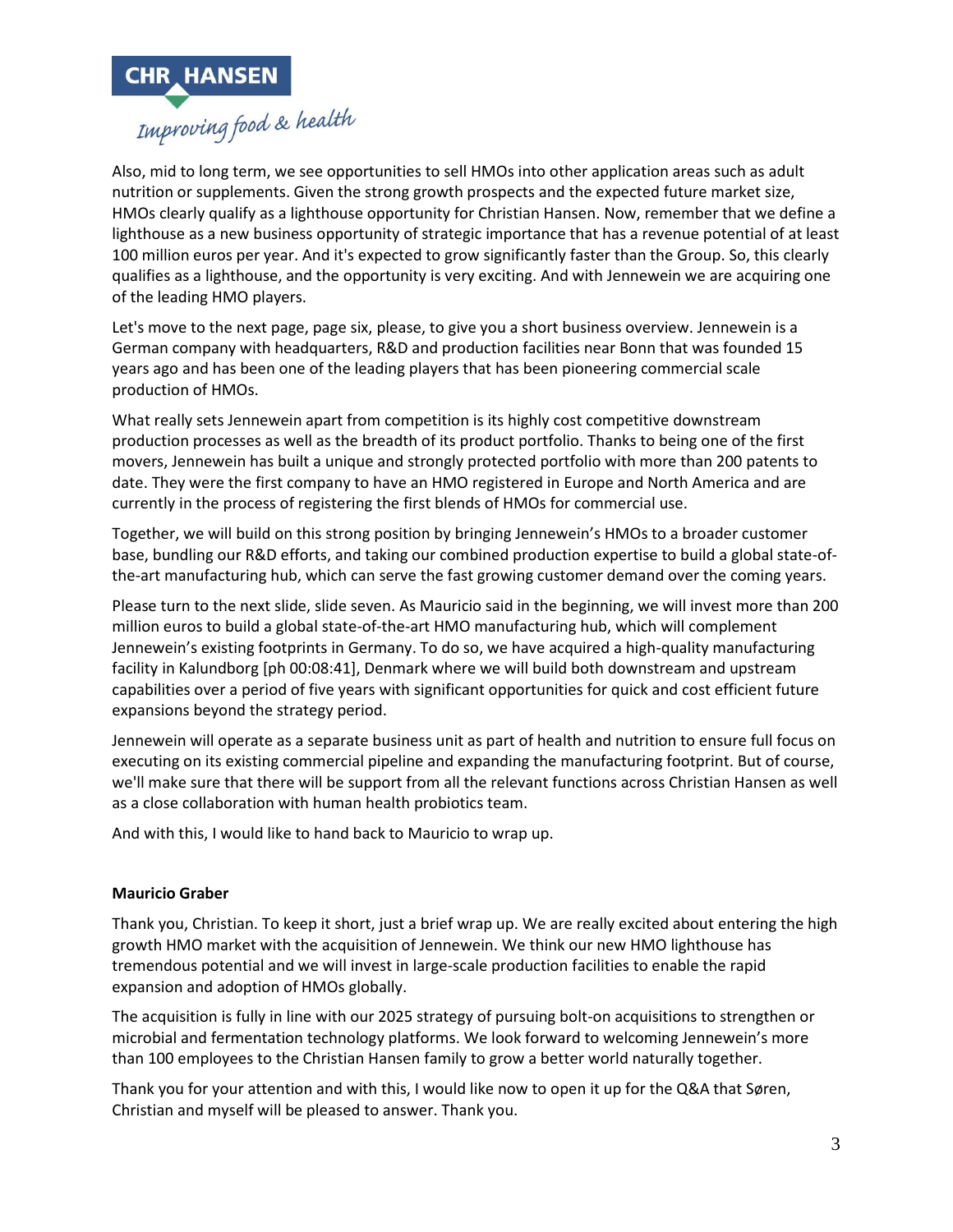

# **Q&A**

# **Operator**

Thank you. If you wish to ask an audio question you may do so by pressing 01 on your telephone keypad. If you wish to withdraw your question you may do so by pressing 02 to cancel. Participants are kindly asked to limit their questions to three questions only. Again, if you wish to ask a question, it's 01 on your telephone keypad.

Our first question comes from Jonas Guldborg from Danske Bank. Please go ahead with your question.

# **Jonas Guldborg**

Yes, thank you and good afternoon all. First of all, so you clearly stepped up the speed of acquisitions in Christian Hansen. So, first HSO and then UAS and now this Jennewein. Are you at all worried if you have the resources to handle this number of acquisitions and how do you actually in practise handle it? That's the first question.

Then will the higher balance sheet leverage short term here, will it have any implications for your capital allocation policy? And my last question would be how should we - how will you face the 200 million euro investments that you're going to make over the next four to five years? Thank you.

# **Mauricio Graber**

Excellent. I'll give you a quick overview and Søren pass it to you. So basically M&As, we have had a framework for M&A for quite some time. I always like to remind people that Christian Hansen has done M&A with MPC [ph 00:11:54] and LGG [ph 00:11:54] that also happened in the same year. I think our strategy calls for a very defined space on the microbial and fermentation technology platforms and I think we were lucky that these assets were available that had such a good strategic fit and able to compete and acquire HSO, UAS Labs and Jennewein.

On how we will execute the integrations, I think we have a pretty successful record doing that at Christian Hansen, making sure that we set up highly capable integration themes with a steering committee that follows up on the plans. And I think we feel confident on how we have structured the acquisitions to make them a success and fully integrate them into Christian Hansen as the integration process gets complete.

From a leverage point of view, obviously long term we want to come back to our investment and create leverage and that would be the objective. Obviously, we continue to be a company with a strong cash flow as well. And Søren, I will pass it to you to comment a little more specific.

## **Søren Westh Lonning**

Yeah, so to confirm our current capital allocation priorities remain intact, so organic growth remains number one with bolt-on acquisitions as number two and then distribution to shareholders following thereafter. And as Mauricio pointed out, we are currently at a leverage level which is more to the tune of 3.5 to 4x EBITDA after having completed this transition. It's something which Christian Hansen's cash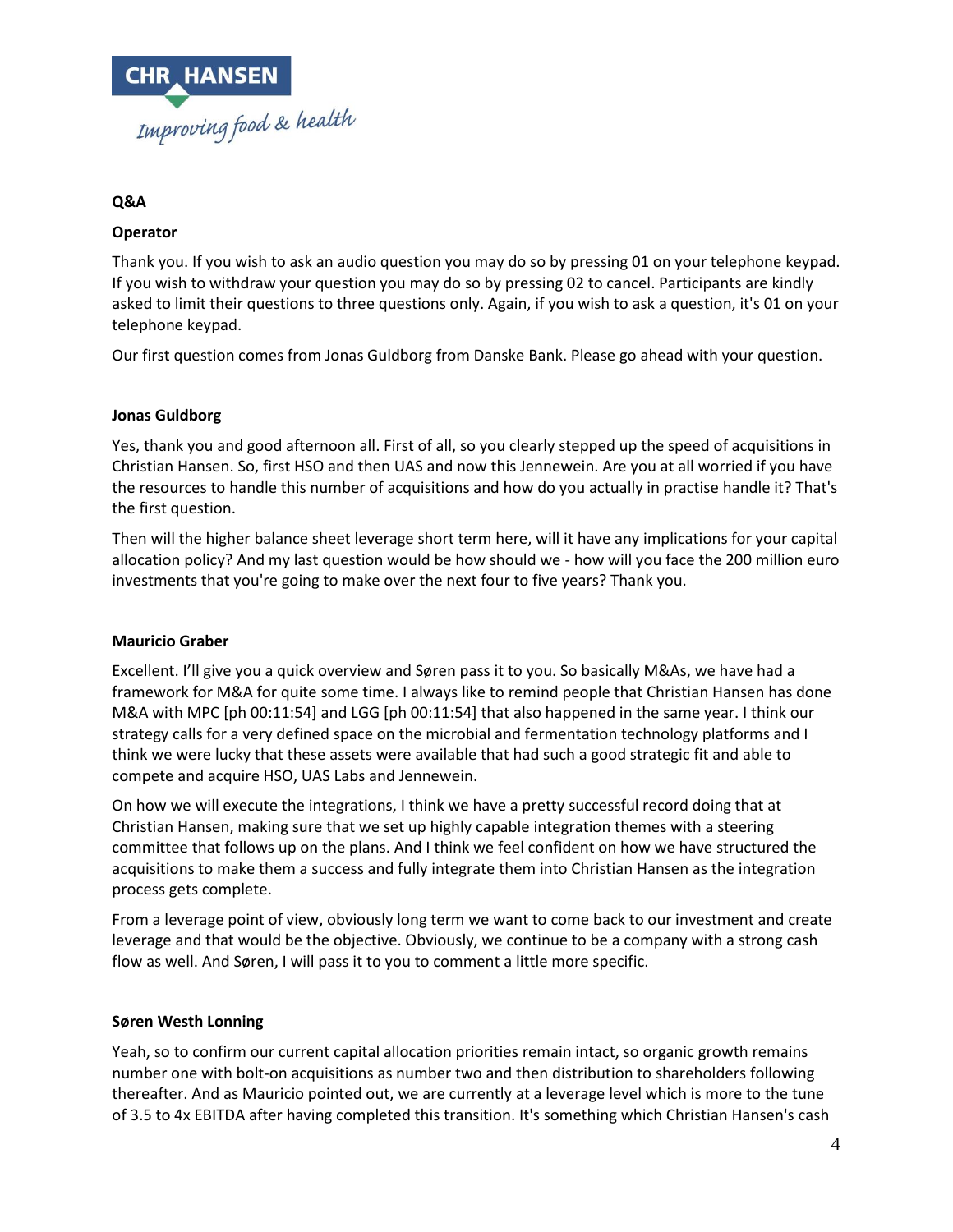

flow is strong enough to address, but obviously we will be looking at how to come down to the solid investment grade level within the coming period. So that is the projects [ph 00:14:01] as they are set.

In terms of the 200 million plus investments that we will be facing over the coming four/five years, if we think about it as a little less than 100 million is what we expect in the coming financial year. So, it is somewhat frontloaded, not least because we are making the purchase of this Kalundborg [ph 00:14:29] facility that is also mentioned in the presentation, where we are simply acquiring a state-of-the-art facility in an area with high competence level within fermentation technologies. And that means that on the capex side we will be somewhat more frontloaded with a little less than 100 million expected in our financial year '21.

#### **Jonas Guldborg**

Thank you, guys.

## **Operator**

Thank you. Our next question comes from Theodera Joesph from Goldman Sachs. Please go ahead with your question.

#### **Theodera Joesph**

Hi. Good afternoon. Thanks for taking my questions. My first one is more on returns. Just wondering what kind of returns [? 00:15:16] do you expect to make on this acquisition? The second question is more about wondering if you can give some colour around the EBITDA margins this business will have and how much you expect margins to improve once you fully integrate production and how long it's going to take?

And my last question is basically what is your current market share of the HMO market and what's your target over the next five years? Thank you.

#### **Mauricio Graber**

Christian, do you want to comment on the overall market and HMO market share and then we will pass it to Søren to comment on the [? 00:15:53] EBIT and margin development?

#### **Christian Barker**

Sure, Mauricio, and thanks. So, regarding the market as we said it is a very fast growing market that we expect to grow from around 100 million last year to more than 400 million by 2025, which implies a CAGR of more than 30% over the next five years. Now this is a very young industry and there are a lot of dynamics in play, so we don't want to discuss market shares at this stage. But we do believe that this acquisition puts us in a very strong position relative to competition and certainly long term, we are ambitious to be a leader in this industry.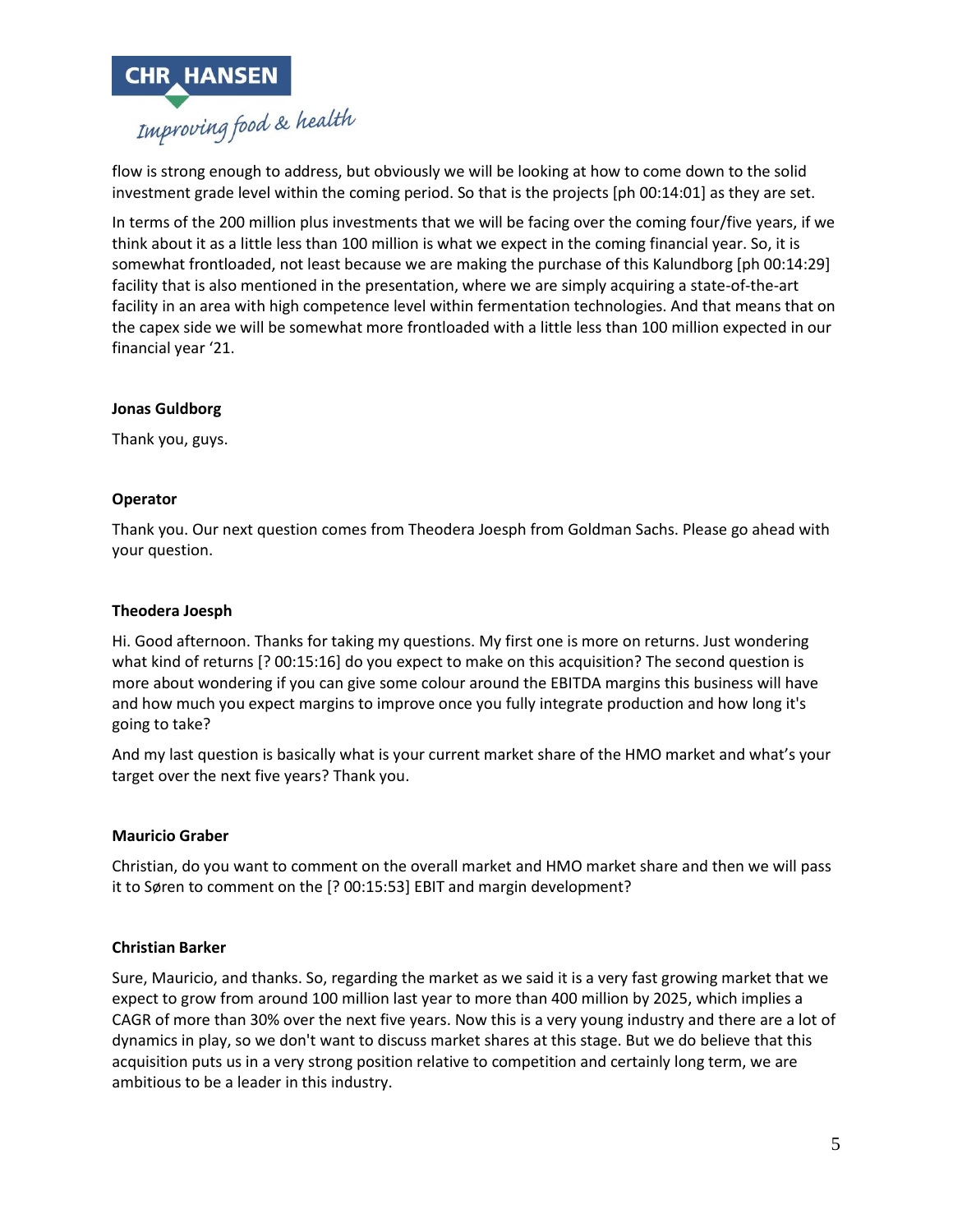

# **Søren Westh Lonning**

And let me address the return EBITDA consideration. So if we start by the EBITDA margin, you will say this is a business that is still in its very early stages of its development potential and hence when you look to the EBITDA around this time, it's close to zero. So that's where we are starting right now. But if you look to then when we do the acquisitions, of course there will be some depreciation on the purchase price that comes also from this.

But if you look to the potential of this and that's what we're saying in the company announcement, when we get to the other side of our strategy period of 25, we do believe that this business holds the potential to have a similar margin profile compared to our existing business. And here we are talking an EBIT level of around 30% and also a very attractive EBITDA level. So, we do see - even though it's a younger business, we do see a quite significant margin expansion and scalability journey in the years to come as we build scales and as the businesses are growing and as we can strengthen and build our own platform to service the needs of the customers.

When it comes to the return on invested capital, I would say that we are only making investments where we see a clear return that exceeds our back [ph 00:18:01] level and when you look at this particular investment, we do see an MPV potential that is significantly above the value that we have paid.

That being said, obviously this is a little bit longer term investment that when you compare to the UAS Labs, so we will take some time to fully unfold the potential, but the long-term potentials are very attractive and very sizable in this business in our view, and hence we are very convinced that we can create significant value for Christian Hansen through this acquisition.

## **Mauricio Graber**

Yeah, [? 00:18:36] just to return on the margin development really the [ph 00:18:40] two key factors is sort of the scalability insourcing that will drive our productivity and cost efficiency to drive the margin expansion.

## **Theodera Joesph**

Okay, thank you very much.

## **Operator**

Thank you. Our next question comes from Annette Lykke from Handelsbanken. Please go ahead with your question.

## **Annette Lykke**

Thank you so much, Anette Lykke from Handelsbanken here. Just questions on the integration or are you seeing any additional one-off or integration costs coming and as well also this investment of 310 million, does that include additional production facilities that you will need for this?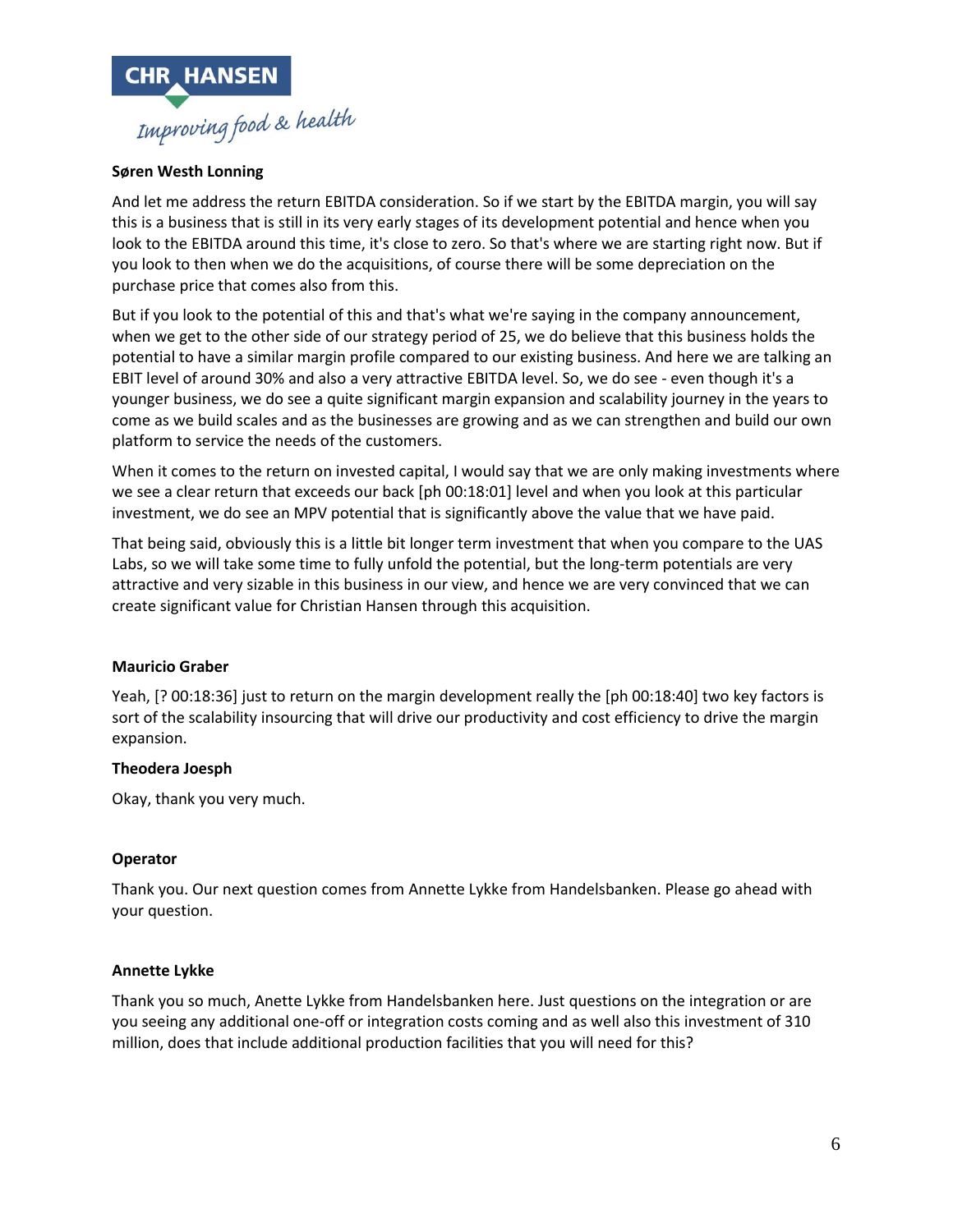

# **Mauricio Graber**

So, the facility that we have just acquired is not part of the acquisition price, but is part of the indicated capex level, so that is included in the 200 plus million euros capex indication over the coming five years, and it's also the reason why the capex level is somewhat frontloaded because that will be money that we pay in our Q1 of our financial year '21.

When it comes to the integration, there will always be some one-off costs related to completing a transaction. That's quite customary, and then there will be some smaller one-off costs potentially to bringing the Jennewein into the Christian Hansen family. But giving that this is really a growth case and it's all about building the future base on the platform and pulling on the key elements of Christian Hansen that can really drive value, as an example, our exposure to the infant market that we already have up front, the amount of integration costs will be relatively modest.

## **Annette Lykke**

Okay, then a follow-up on the technology itself. You expect an increase in penetration of this HMO. What do you base that on and the clinical evidence that you highlight on slide five, is that something you already have or is that something you have to establish? And then of course in respect to the penetration and infant formula producers, what is it the cost for them to include this?

## **Mauricio Graber**

So, there's a lot of science that already Jennewein has built as part of them pioneering the market. As Christian mentioned, HMO is one of the key ingredients that is going into the premiumisation of infant formula, because the way that I would describe HMOs would be, let's say, the missing ingredient that would make infant formula closest to a mother's human milk. So that's the value addition that this brings. Christian, do you want to build on that?

## **Christian Barker**

Absolutely. So it's been proven that HMOs have a so-called bifidogenic [ph 00:22:14] effect in that they stimulate the growth of beneficial bifidobacterial [ph 00:22:17] in the infant microbiome, so that's kind of the science of it. But frankly, even from a marketing standpoint, I think most consumers around the world now recognise that breast milk is actually the gold standard that infant formula aspires to approximate.

And given that you now have the opportunity with the addition of HMOs to make infant formula a lot more like breast milk, I think it's clear whether you look at it from a customer, a consumer or a science standpoint that this will be a very high growth ingredient and will see a lot further penetration in the coming years.

Bear in mind that we are only in the early stages of seeing this commercialised and you still have regulatory barriers that will fall away in a number of markets around the world as we look to the future, so there's no question in our minds that we will see very high growth in this market for the next five or 10 years.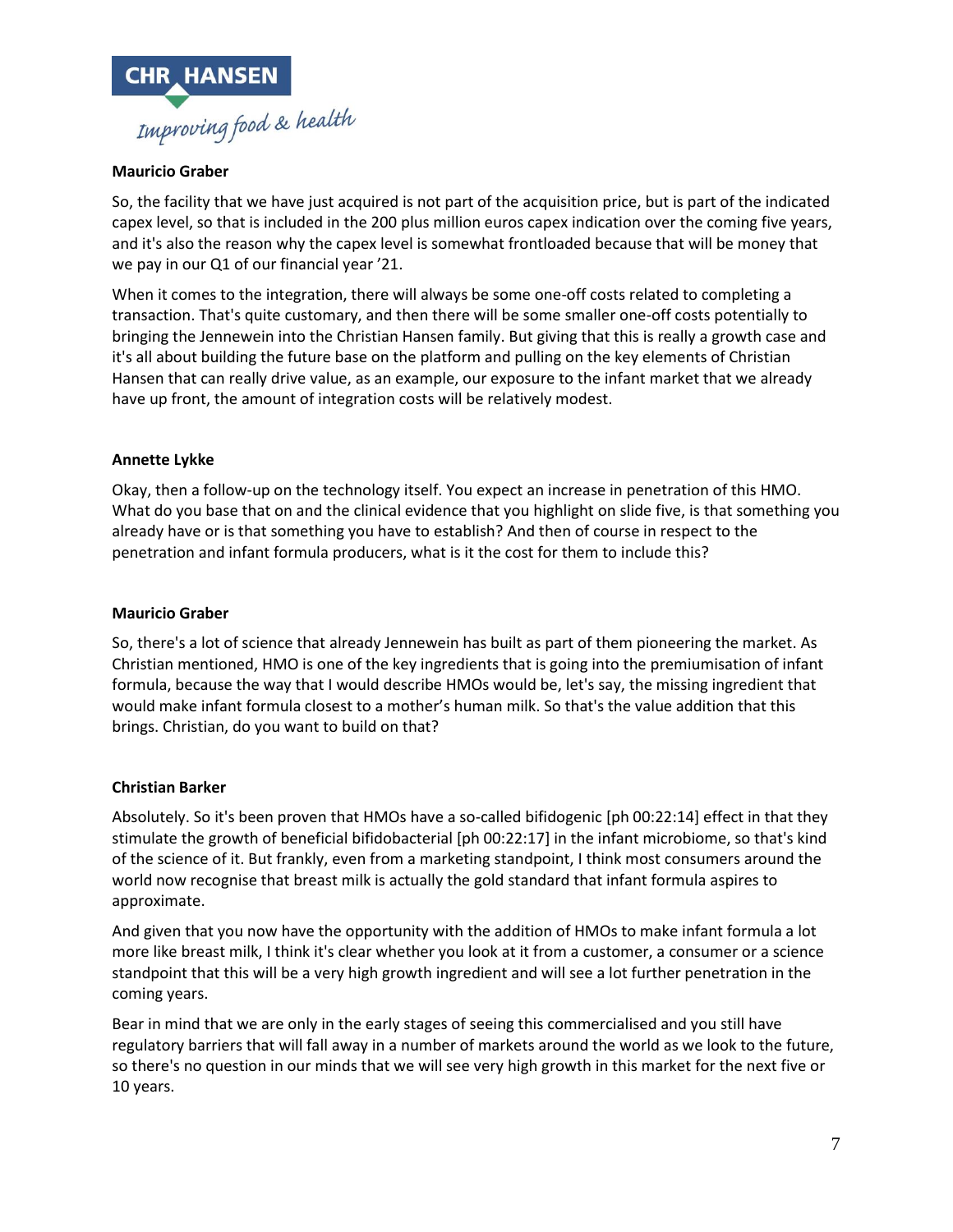

#### **Mauricio Graber**

And while we will not comment specifically on the cost for the manufacturers, I think as you have seen in the commentary during the call, we have secured long-term agreements with some of the key manufacturers of infant formula. So, there's a strong commitment to the space and the utilisation of HMOs by leading customers.

#### **Annette Lykke**

Just then a final question to Christian. Is this a technology or HMO, could that be used in other areas of [? 00:23:48] than infant formula?

#### **Christian Barker**

Yes, it certainly could. So, we think the big near term opportunity for sure is in infant formula and the market size estimates that we communicate are primarily based on infant formula and the infant market. But in long term we see a lot of further application opportunity and that would include, for example, supplements for infants just like we have oil drops in probiotics today. We could use that as a big opportunity.

But longer term, you could also certainly see adults application in the form of supplements, in the form of medical foods. And if you look about it really long term, I think you may also see pharmaceutical applications like we've seen it already now with the probiotics and with the bacteria.

So, we think the infant formula opportunity is big and high-growth enough to be an attractive in and of itself but we certainly could view add-on opportunities to that as we look to the mid and long term that could also over time become very sizeable.

#### **Annette Lykke**

Okay, thank you so much.

#### **Operator**

Thank you. Our next question comes from Soren Samsoe from SEP. Please go ahead with your question.

#### **Soren Samsoe**

Yes hi, it's Soren here. So, basically first of all, I want to hear a little bit about your thoughts on the strategy here, because it seems like before you were quite firm and your primary strategy was to sell bacteria, more or less. Now you're buying something where you sell something that's not bacteria, but of course produced via bacteria. So, it's just wondering if you're [? 00:25:36] strategy and we could also go into other stuff that is made by fermentation, but that is actually not bacteria. That's the first question.

And then secondly, this seems to be sort of a more long [? 00:25:51] with a more long term view. So, it seems like you're increasing the risk in your acquisition strategy. Is that also how you view it? And is that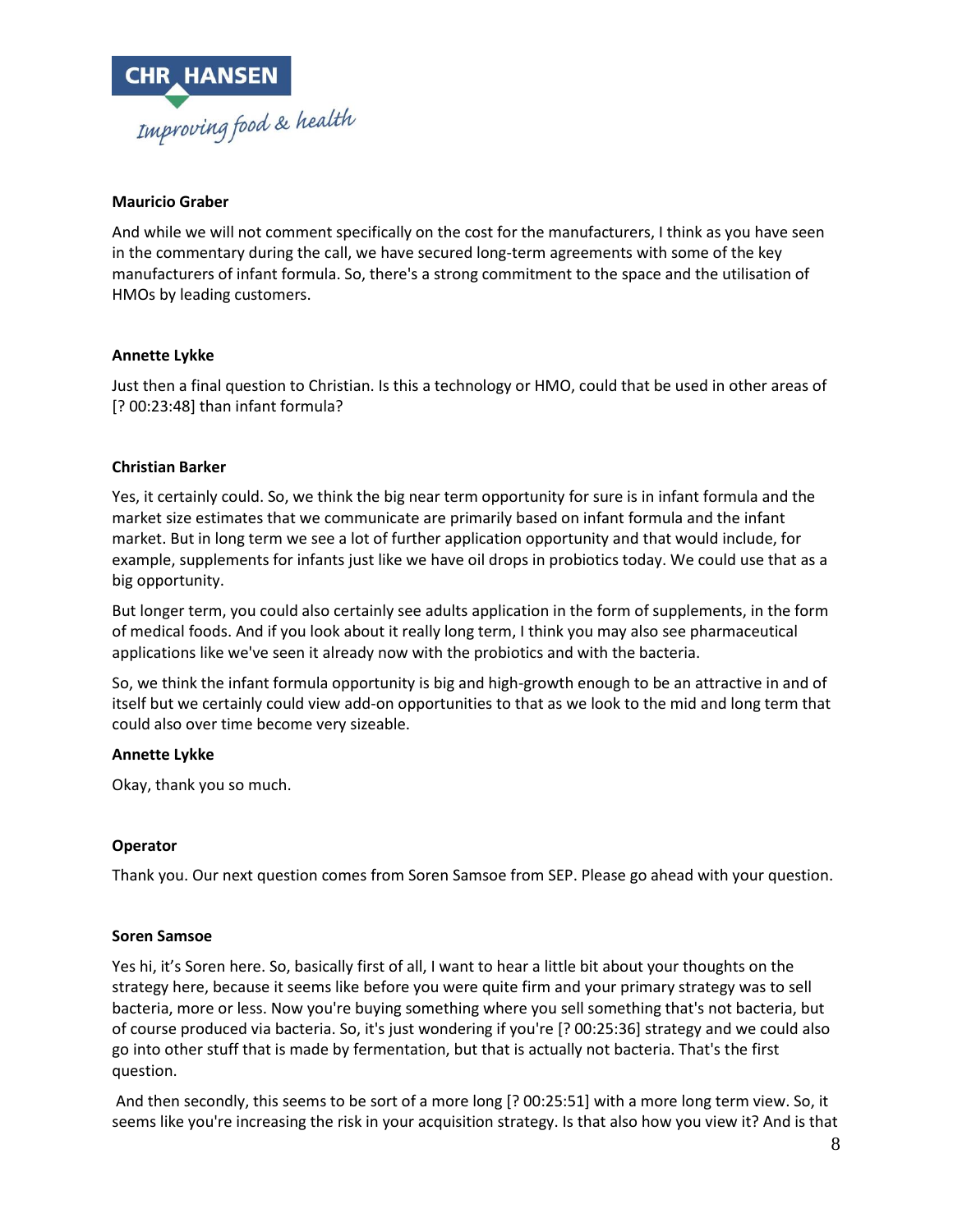

a sort of a road you want take where you take bigger risks and more long-term view when you make the acquisition. Thank you.

## **Mauricio Graber**

Thanks, Soren. Thanks for the question. If you go back actually to our capital markets day presentation, our consistent theme across it and very clearly stated in my opening capital markets day presentation is that the core of Christian Hansen is our microbial and fermentation technology platforms. So, we have really emphasised that, that our expertise is in microbes and our expertise is in fermentation processes.

You are right that this fits into our strategy more through the fermentation process. But we will not, I think, if you remember the framework that we use of reinvesting in the core, strengthening the lighthouses and extending the business to strengthening the microbial and fermentation technology platforms, this is precisely where it fits before we go to the review of the natural colours that's ongoing.

So, basically it fits. As far as the risk it's important to highlight that we view this as a growth accretive business. We believe we have unique capabilities to grow this business and it's not that we have an appetite to make Christian Hansen a riskier company or step out of our well-defined core of microbial and fermentation. So, Søren, any additional from you?

#### **Søren Westh Lonning**

Yeah, just a few other perspectives in addition to what you have outlined here, Mauricio, in terms of the connectedness to the Christian Hansen strategy. I think first and foremost we're selling into a customer segment, infant formula, which is one that we are catering to today and have intimate knowledge of. Secondly, if you look to the production technology, it's actually quite similar to our enzymes. There is enzymes production that we do in-house today and hence the fermentation is really something in an area where we have a deep knowledge also.

And then finally back to the point about the synergistic between the prebiotics and probiotics. This is actually a product that sort of works very well together with bacteria and [? 00:28:34] also the potential of good bacteria. So, in many aspects it's really closely connected with our strategy.

#### **Soren Samsoe**

So, not unlikely that you go further on that route in the future.

#### **Mauricio Graber**

Well, I don't see, Soren, when you say that you go further on that route, I think what we have said is microbial and fermentation opportunities that have a strong fit to our purpose, those are the things that we would pursue. I don't want to mislead you to think there are many other spaces out there that are such a clear fit as we have found with probiotics in the case of UAS Labs to expand our probiotic offering and end use application or with HMOs as prebiotics that have this very close synergistic effect.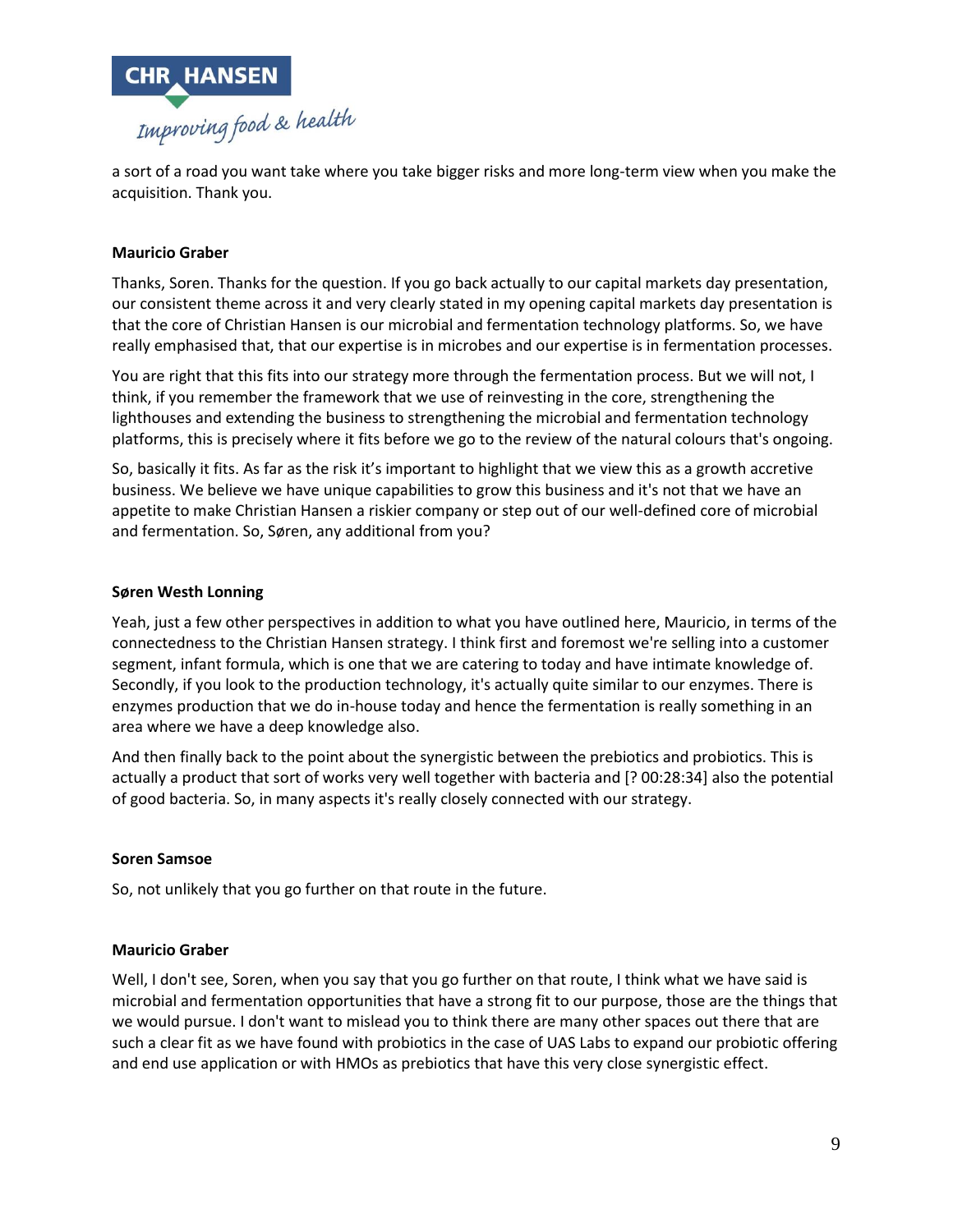

#### **Soren Samsoe**

Okay, thank you.

## **Operator**

Thank you. Just as a reminder, if you do wish to ask an audio question, you may do so by pressing 01 on your telephone keypad. Our next question comes from Heidi Vesterinen from Exane BNP. Please go ahead.

## **Heidi Vesterinen**

Hi, I wondered if you could talk about the competitive landscape, please. I think your usual big competitors already have this, from what I understand. So, are there many other small players out there? And more specifically could you talk about how this compares with Glycom please? I think Glycom, it was disclosed is only slightly larger in sales but had a very attractive margin. So, I'm just wondering why this one is lossmaking. Thank you.

## **Mauricio Graber**

Hi Heidi. I think, as we mentioned during the call, it is definitely an emerging market with only a few players. I think what makes it very attractive and where we think Jennewein is sort of a jewel of an asset in this space is because the IP and the patents [ph 00:30:39] pretty much are covered. It would be, I think, very complex to see more new entrants into the space.

The main competitors, as you mentioned correctly, are Glycom, that was acquired by DSM, and other players that include FrieslandCampina, DuPont and BASF, but I think the largest players, as far as ourselves [ph 00:31:09] and established IP and patents are Jennewein and Glycom. Christian, anything that you would add?

## **Christian Barker**

No, I think clearly there are several competitors out there. We actually consider that a good thing. This is still a space that has very low penetration, so the biggest competitors here is actually not other HMO players but it's non-use and therefore I think having some competitors that help drive the signs and the innovation in this category as we see it [? 00:31:41] construction.

And as Mauricio said, we do believe that Jennewein is quite distinctive. They've been a pioneer in the space. They have distinctive IP and capabilities on critical elements of the production process. They have a customer footprint in terms of the breadth of the global customer agreements, which I think is second to none in the industry and we actually like the fact that we can get in in time to shape the industrialisation of how this now gets scaled up with the acquisition of the Kalundborg [ph 00:32:08] facility.

So, we are very pleased with the asset we have acquired and with the competitive position we think will be able to build with that asset in the industry.